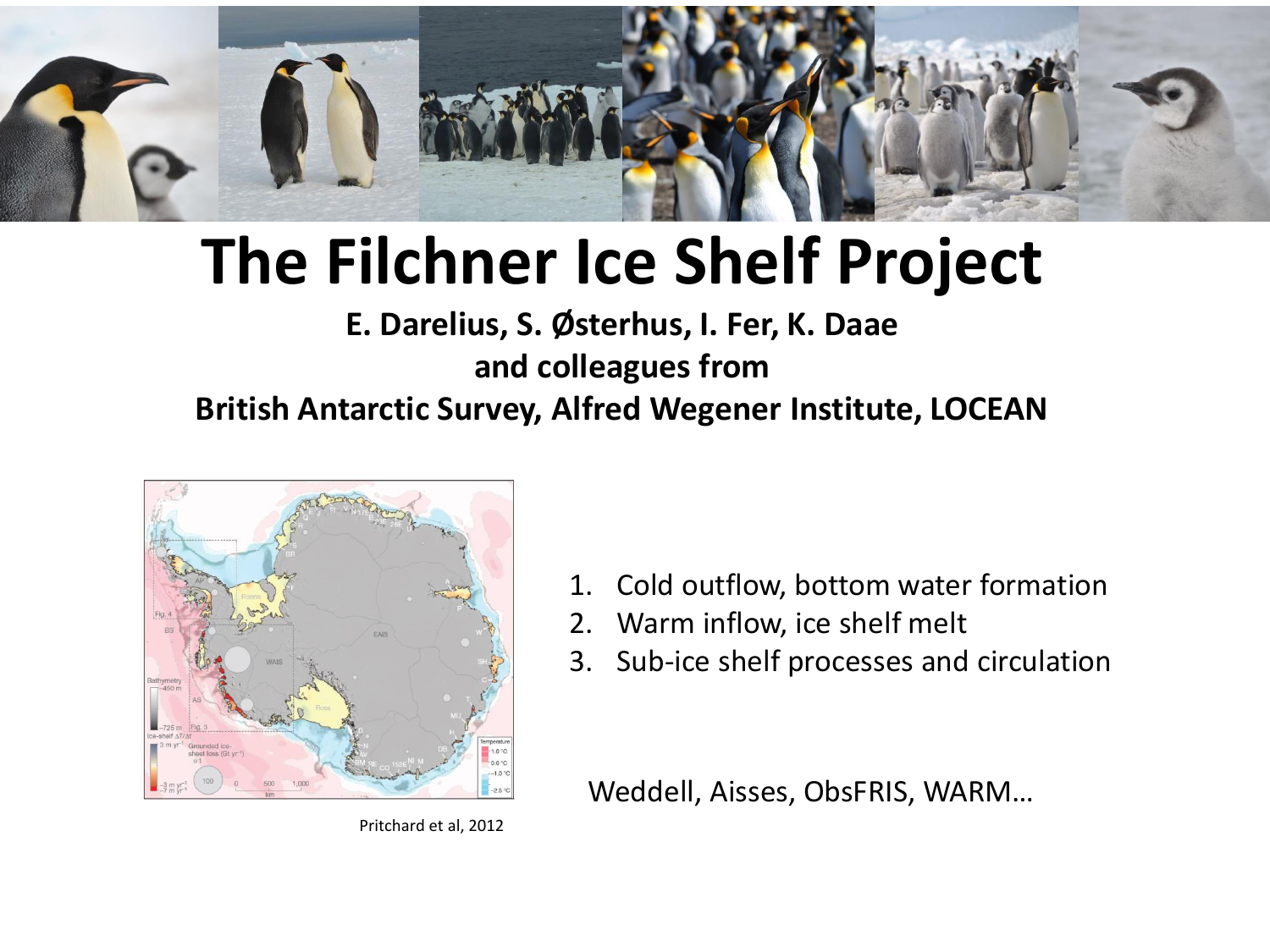#### 1. Cold outflow – bottom water formation



- Filchner overflow: 1.6 x 10<sup>6</sup> m<sup>3</sup>s<sup>-1</sup> Ice Shelf Water contributing to the formation of Antarctic Bottom Water
- Long-term monitoring of the Filchner overflow by one (or more) moorings on the Filchner sill
- Plume dynamics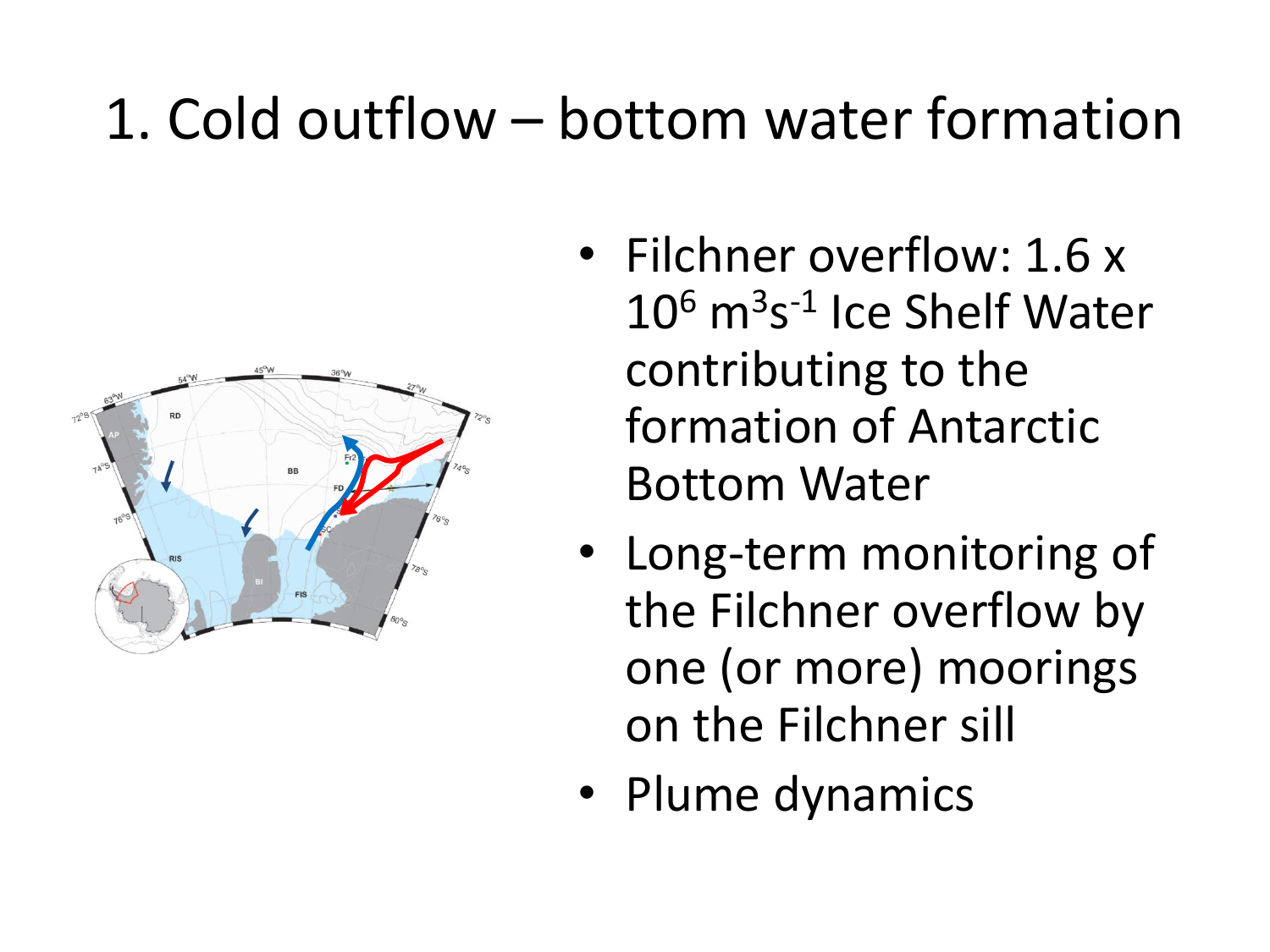# 2. Warm inflow





Hellmer et al, (2012)



- Climate model suggests dramatic increase in basal melt due to flooding of warm water
- Quantify and understand the flow of warm water across the shelf break towards the Filchner Ice shelf
- Mooring arrays, numerical modelling (realistic and idealized), laboratory experiments